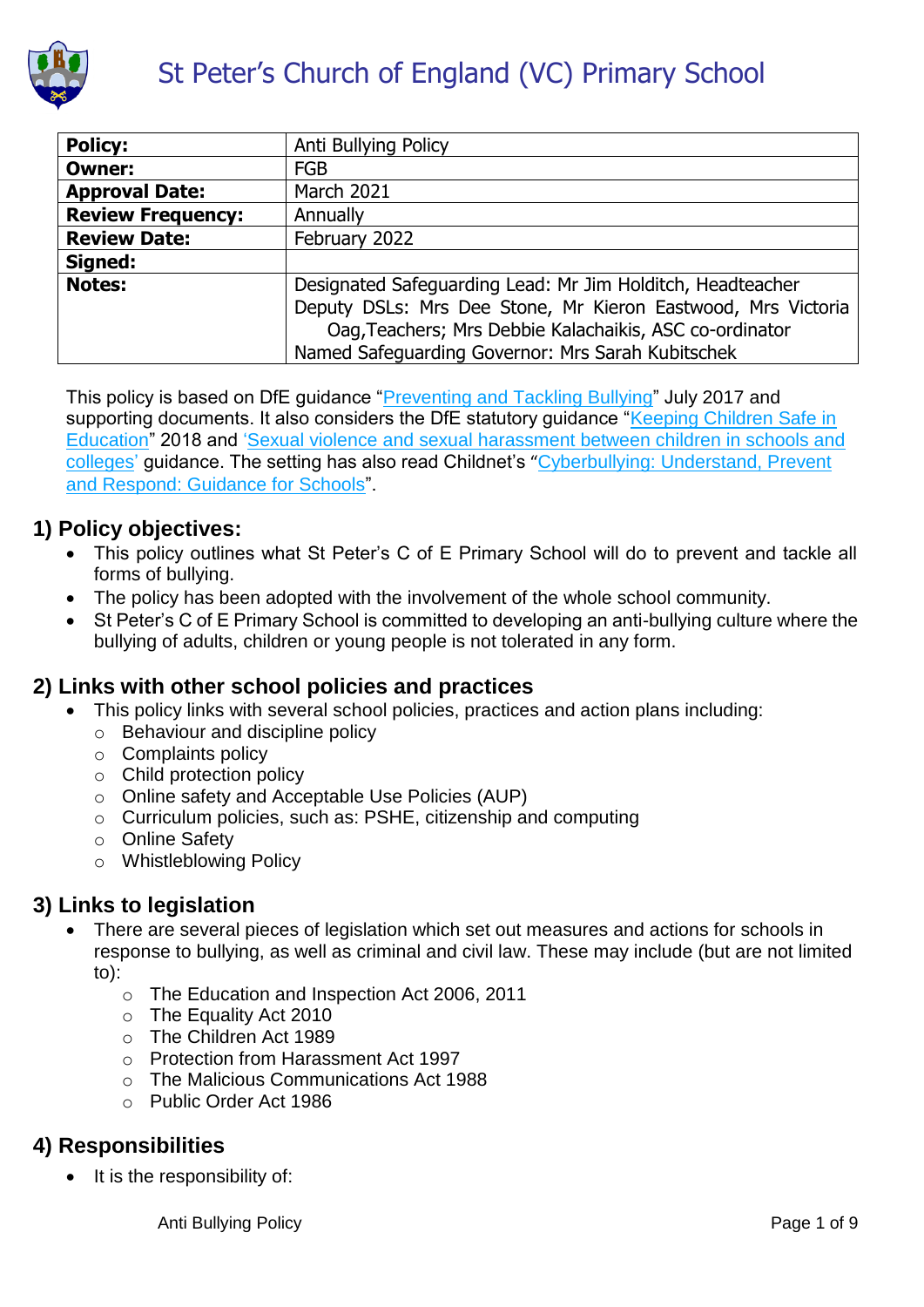# St Peter's Church of England (VC) Primary School



- o The headteacher to communicate this policy to the school community, to ensure that disciplinary measures are applied fairly, consistently and reasonably, and that a member of the senior leadership team has been identified to take overall responsibility.
- o Governors to take a lead role in monitoring and reviewing this policy.
- o All staff, including: governors, senior leadership, teaching and non-teaching staff, to support, uphold and implement this policy accordingly.
- o Parents/carers to support their children and work in partnership with the school.
- o Pupils to abide by the policy.

# **5) Definition of bullying**

- Bullying can be defined as "*behaviour by an individual or a group, repeated over time that intentionally hurts another individual either physically or emotionally*". (DfE "Preventing and Tackling Bullying", July 2017)
- Bullying can include name calling, taunting, mocking, making offensive comments; kicking; hitting; taking belongings; producing offensive graffiti; gossiping; excluding people from groups and spreading hurtful and untruthful rumours.
- This includes the same unacceptable behaviours expressed online, sometimes called online or cyberbullying. This can include: sending offensive, upsetting and inappropriate messages by phone, text, instant messenger, through gaming, websites, social media sites and apps, and sending offensive or degrading photos or videos.
- Bullying is recognised by the school as being a form of peer on peer abuse. It can be emotionally abusive and can cause severe and adverse effects on children's emotional development.

## **6) Forms and types of bullying covered by this policy**

- Bullying can happen to anyone. This policy covers all types and forms of bullying including:
	- o Bullying related to physical appearance
	- o Bullying of young carers, children in care or otherwise related to home circumstances
	- o Bullying related to physical/mental health conditions
	- o Physical bullying
	- o Emotional bullying
	- o Sexual bullying
	- o Bullying via technology, known as online or cyberbullying
	- o Prejudicial bullying (against people/pupils with protected characteristics):
		- Bullying related to race, religion, faith and belief and for those without faith
		- Bullying related to ethnicity, nationality or culture
		- **Bullying related to Special Educational Needs or Disability (SEND)**
		- Bullying related to sexual orientation (homophobic/biphobic bullying)
		- Gender based bullying, including transphobic bullying
		- Bullying against teenage parents (pregnancy and maternity under the Equality Act)

# **7) School ethos**

• St Peter's C of E Primary School community recognises that all forms of bullying, especially if left unaddressed, can have a devastating effect on individuals; it can create a barrier to learning and have serious consequences for mental wellbeing.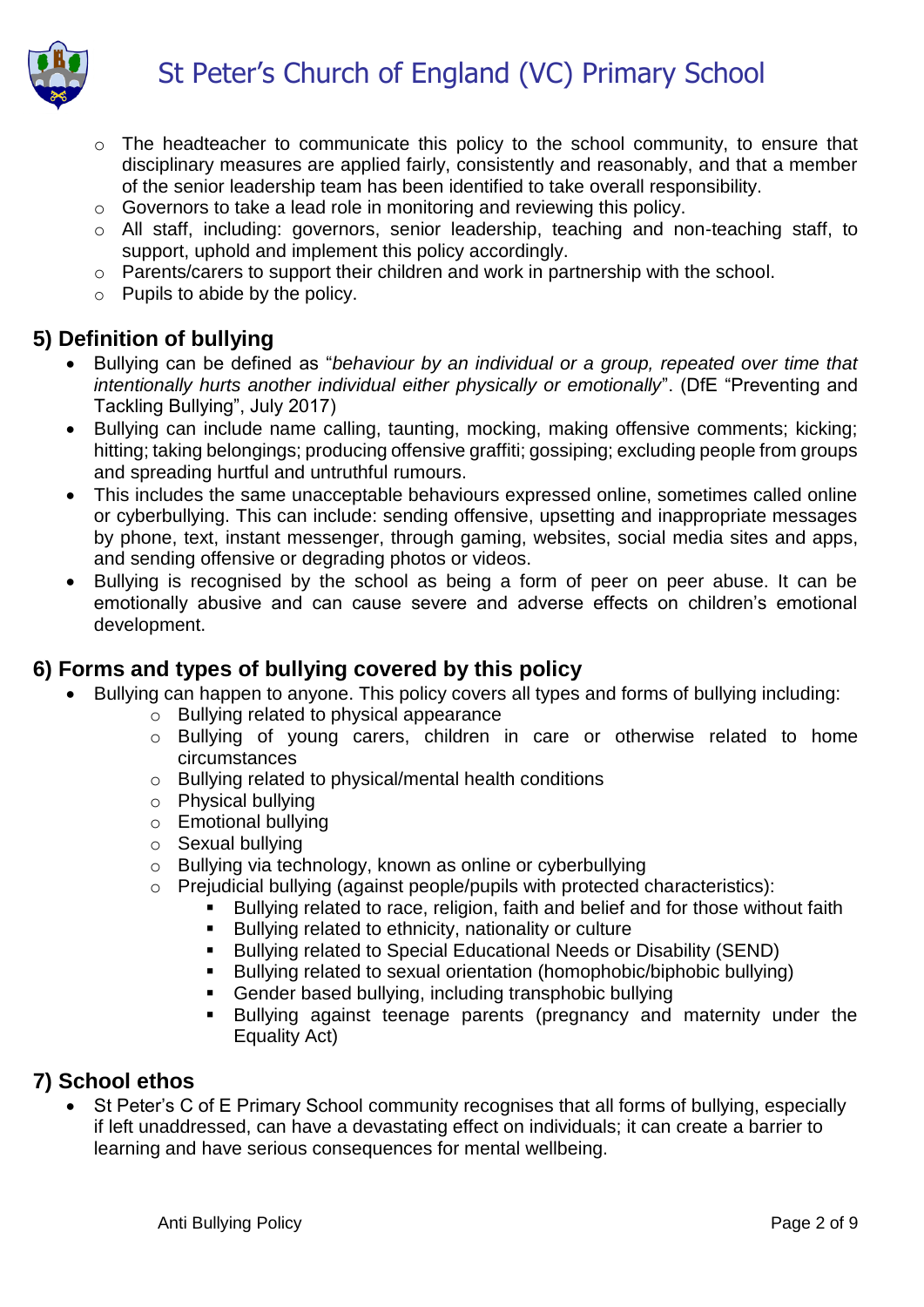

 By effectively preventing and tackling bullying our school can help to create a safe and disciplined environment, where pupils are able to learn and fulfil their potential.

#### *Our Community***:**

- o Supports staff to promote positive relationships to help prevent bullying.
- o Recognises that some members of our community may be more vulnerable to bullying and its impact than others; this may include children with SEND. Being aware of this will help us to develop effective strategies to prevent bullying from happening and provide appropriate support, if required.
- o Will intervene by identifying and tackling bullying behaviour appropriately and promptly.
- o Ensures our pupils are aware that bullying concerns will be dealt with sensitively and effectively; that everyone should feel safe to learn and abide by the anti-bullying policy.
- o Requires all members of the community to work with the school to uphold the anti-bullying policy.
- o Recognises the potential impact of bullying on the wider family of those affected so will work in partnership with parents/carers regarding all reported bullying concerns and will seek to keep them informed at all stages.
- o Will deal promptly with grievances regarding the school response to bullying in line with our complaints policy
- o Seeks to learn from good anti-bullying practice elsewhere.
- o Utilises support from the Local Authority and other relevant organisations when appropriate.

## **8) Responding to bullying**

- The following steps may be taken when dealing with all incidents of bullying reported to the school:
	- o If bullying is suspected or reported, the incident will be dealt with immediately by the member of staff who has been approached or witnessed the concern.
	- $\circ$  The school will provide appropriate support for the person being bullied making sure they are not at risk of immediate harm and will involve them in any decision-making, as appropriate.
	- o The headteacher/Designated Safeguarding Lead (DSL) or another member of leadership staff will interview all parties involved.
	- o The DSL will be informed of all bullying issues where there are safeguarding concerns.
	- o The school will speak with and inform other staff members, where appropriate.
	- o The school will ensure parents/carers are kept informed about the concern and action taken, as appropriate and in line with child protection and confidentially policies.
	- o Sanctions, as identified within the school behaviour policy, and support will be implemented in consultation with all parties concerned.
	- $\circ$  If necessary, other agencies may be consulted or involved, such as the police, if a criminal offence has been committed, or other local services including early help or children's social care, if a child is felt to be at risk of significant harm.
	- o Where the bullying of or by pupils takes place off school site or outside of normal school hours (including cyberbullying), the school will ensure that the concern is fully investigated. If required, the DSL will collaborate with other schools. Appropriate action will be taken, including providing support and implementing sanctions in school in accordance with this policy and the school's behaviour policy.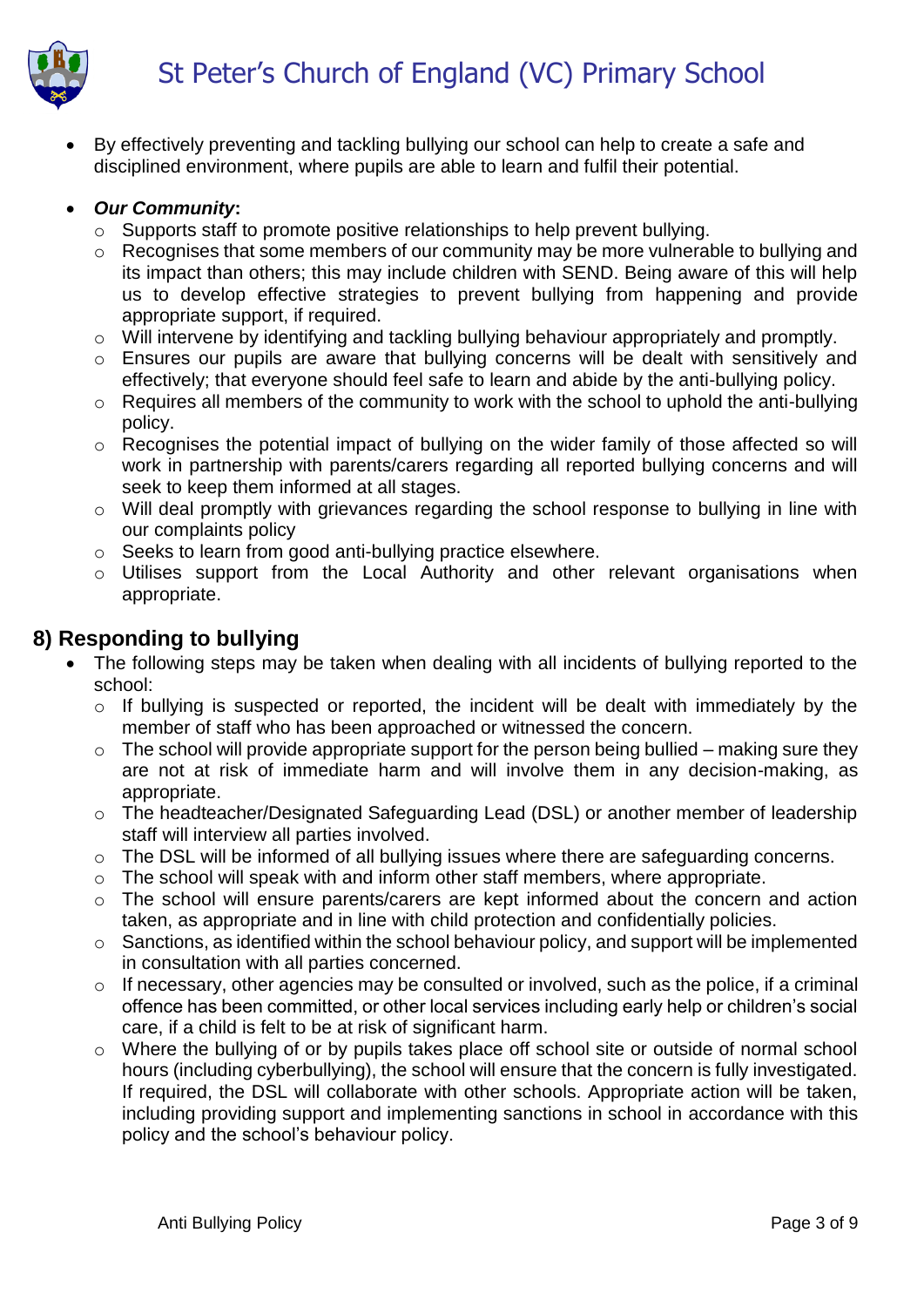

o A clear and precise account of bullying incidents will be recorded by the school in accordance with existing procedures. This will include recording appropriate details regarding decisions and action taken.

#### *Cyberbullying*

- When responding to cyberbullying concerns, the school will:
	- o Act as soon as an incident has been reported or identified.
	- o Provide appropriate support for the person who has been cyberbullied and work with the person who has carried out the bullying to ensure that it does not happen again.
	- o Encourage the person being bullied to keep any evidence (screenshots) of the bullying activity to assist any investigation.
	- o Take all available steps where possible to identify the person responsible. This may include:
		- **If** looking at use of the school systems;
		- **i** identifying and interviewing possible witnesses;
		- **Contacting the service provider and the police, if necessary.**
	- o Work with the individuals and online service providers to prevent the incident from spreading and assist in removing offensive or upsetting material from circulation. This may include:
		- Support reports to a service provider to remove content if those involved are unable to be identified or if those involved refuse to or are unable to delete content.
		- Confiscating and searching pupils' electronic devices, such as mobile phones, in accordance with the law and the school searching and confiscation policy.
		- Requesting the deletion of locally-held content and content posted online if they contravene school behavioural policies.
	- o Ensure that sanctions are applied to the person responsible for the cyberbullying; the school will take steps to change the attitude and behaviour of the bully, as well as ensuring access to any additional help that they may need.
	- o Inform the police if a criminal offence has been committed.
	- o Provide information to staff and pupils regarding steps they can take to protect themselves online. This may include:
		- **advising those targeted not to retaliate or reply;**
		- **•** providing advice on blocking or removing people from contact lists;
		- helping those involved to think carefully about what private information they may have in the public domain.

#### *Supporting pupils*

*Pupils who have been bullied will be supported by:*

- o Reassuring the pupil and providing pastoral support if needed.
- o Offering an immediate opportunity to discuss the experience with their teacher, the designated safeguarding lead, or a member of staff of their choice.
- o Being advised to keep a record of the bullying as evidence and discuss how respond to concerns and build resilience as appropriate.
- o Working towards restoring self-esteem and confidence.
- o Providing ongoing support; this may include: working and speaking with staff, offering formal counselling, engaging with parents and carers.
- o Where necessary, working with the wider community and local/national organisations to provide further or specialist advice and guidance; this could include support through Early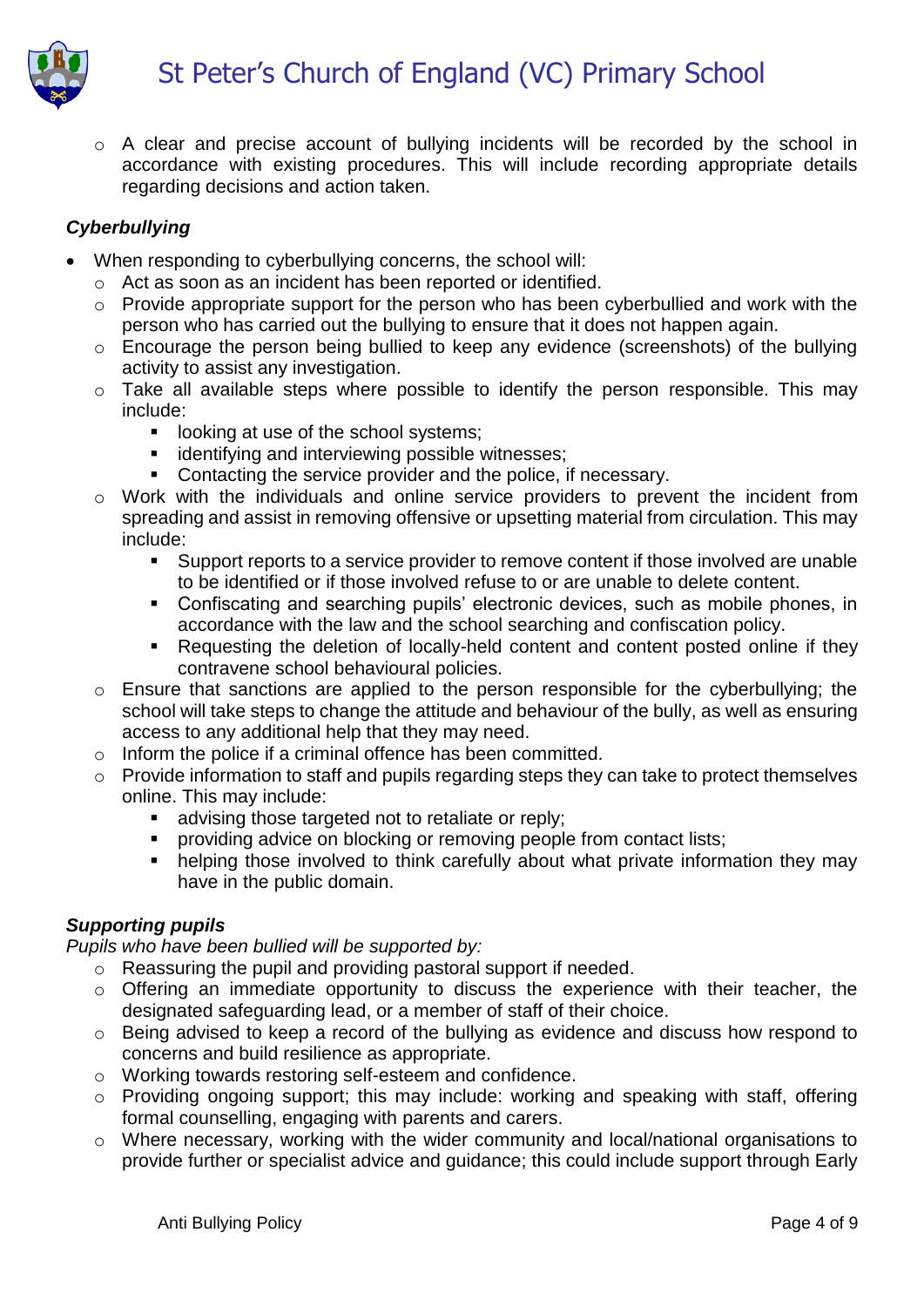

Help or Specialist Children's Services, or support through the Children and Young People's Mental Health Service (CYPMHS).

#### *Pupils who have perpetrated bullying will be helped by:*

- o Discussing what happened, establishing the concern and the need to change.
- o Informing parents/carers to help change the attitude and behaviour of the child.
- o Providing appropriate education and support regarding their behaviour or actions.
- o If online, requesting that content be removed and reporting accounts/content to service provider.
- o Sanctioning, in line with school behaviour/discipline policy; this may include official warnings, detentions, removal of privileges (including online access when encountering cyberbullying concerns), and fixed-term or permanent exclusions.
- o Where necessary, working with the wider community and local/national organisations to provide further or specialist advice and guidance; this may include involvement from the Police or referrals to Early Help, Specialist Children's Services, or the Children and Young People's Mental Health Service (CYPMHS).

#### **Supporting adults**

Our school takes measures to prevent and tackle bullying among pupils; however, it is equally important to recognise that bullying of adults, including staff and parents, whether by pupils, parents or other staff members, is unacceptable.

- *Adults who have been bullied or affected will be supported by:*
	- o Offering an immediate opportunity to discuss the concern with the designated safeguarding lead, a senior member of staff and/or the headteacher.
	- o Advising them to keep a record of the bullying as evidence and discuss how to respond to concerns and build resilience, as appropriate.
	- o Where the bullying takes place off school site or outside of normal school hours (including online), the school will still investigate the concern and ensure that appropriate action is taken in accordance with the schools' behaviour and discipline policy.
	- o Reporting offensive or upsetting content and/or accounts to the service provider, where the bullying has occurred online.
	- o Reassuring and offering appropriate support.
	- o Working with the wider community and local/national organisations to provide further or specialist advice and guidance.
- *Adults who have perpetrated the bullying will be helped by:*
	- o Discussing what happened with a senior member of staff and/or the headteacher to establish the concern.
	- o Establishing whether a legitimate grievance or concern has been raised and signposting to the school's official complaints procedures.
	- o If online, requesting that content be removed.
	- o Instigating disciplinary, civil or legal action as appropriate or required.

## **9) Preventing bullying**

#### *Environment*

- The whole school community will:
	- o Create and support an inclusive environment which promotes a culture of mutual respect, consideration and care for others, which will be upheld by all.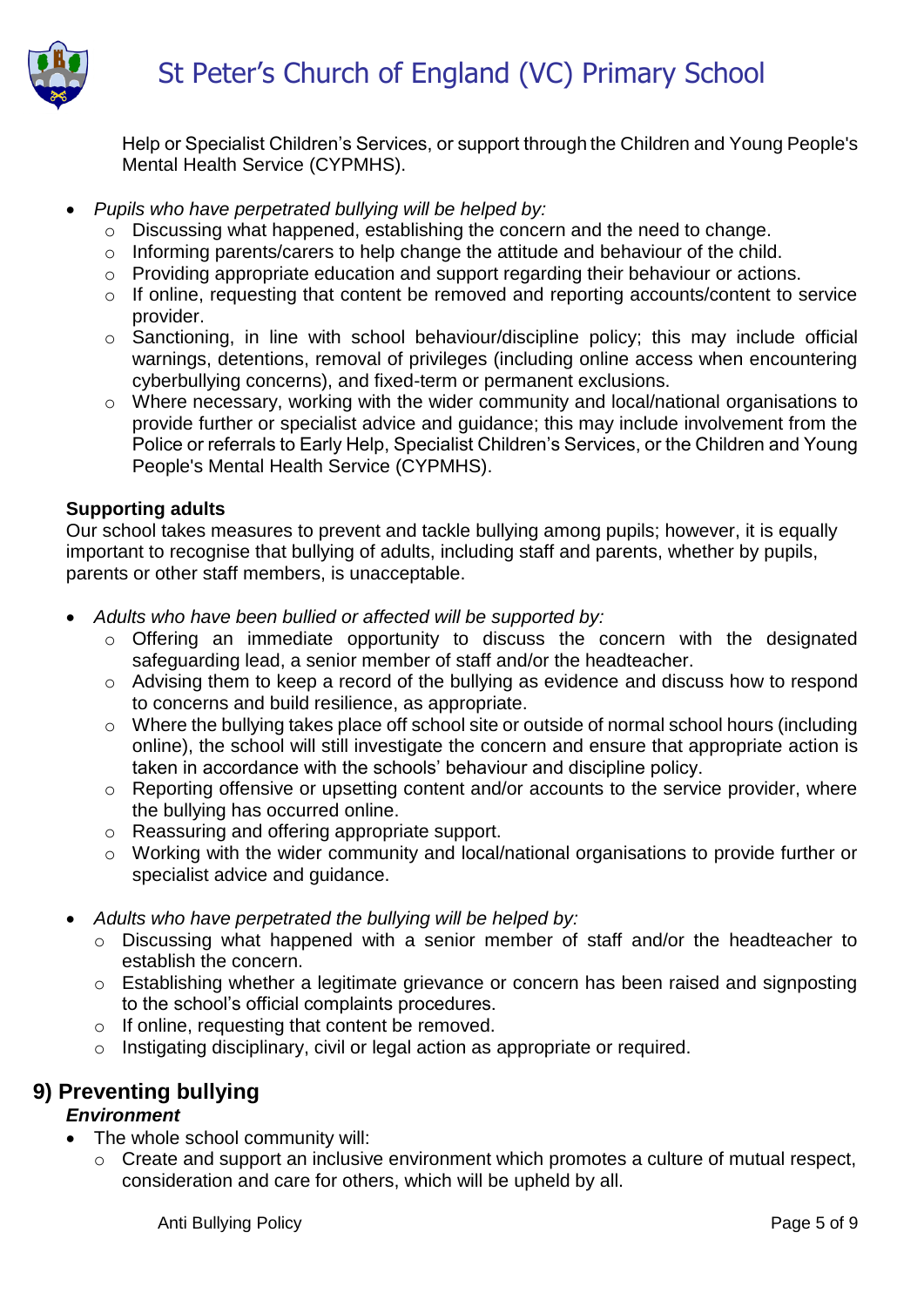# St Peter's Church of England (VC) Primary School



- o Recognise that bullying can be perpetrated or experienced by any member of the community, including adults and children (peer on peer abuse).
- o Recognises the potential for children with SEN and disabilities to be disproportionally impacted by bullying and will implement additional pastoral support as required.
- o Openly discuss differences between people that could motivate bullying, such as: children with different family situations, such as looked after children or those with caring responsibilities, religion, ethnicity, disability, gender, sexuality or appearance related difference.
- o Challenge practice and language (including 'banter') which does not uphold the school values of tolerance, non-discrimination and respect towards others.
- o Be encouraged to use technology, especially mobile phones and social media, positively and responsibly.
- o Work with staff, the wider community and outside agencies to prevent and tackle concerns including all forms of prejudice-driven bullying.
- o Actively create "safe spaces" for vulnerable children and young people.
- o Celebrate success and achievements to promote and build a positive school ethos.

#### *Policy and Support*

- The whole school community will:
	- o Provide a range of approaches for pupils, staff and parents/carers to access support and report concerns.
	- o Regularly update and evaluate our practice to consider the developments of technology and provide up-to-date advice and education to all members of the community regarding positive online behaviour.
	- o Take appropriate, proportionate and reasonable action, in line with existing school policies, for any bullying bought to the schools' attention, which involves or effects pupils, even when they are not on school premises; for example, when using school transport or online, etc.
	- o Implement appropriate disciplinary sanctions; the consequences of bullying will reflect the seriousness of the incident, so that others see that bullying is unacceptable.
	- o Use a variety of techniques to resolve the issues between those who bully, and those who have been bullied.

#### *Education and Training*

- The school community will:
	- o Train all staff, including: teaching staff, support staff (e.g. administration staff, lunchtime support staff and site support staff) and pastoral staff, to identify all forms of bullying and take appropriate action, following the school's policy and procedures, including recording and reporting incidents.
	- o Consider a range of opportunities and approaches for addressing bullying throughout the curriculum and other activities, such as: through displays, assemblies, peer support, the school/student council, etc.
	- o Collaborate with other local educational settings as appropriate, and during key times of the year, for example during transition.
	- o Ensure anti-bullying has a high profile throughout the year, reinforced through key opportunities such as anti-bullying week
	- o Provide systematic opportunities to develop pupils' social and emotional skills, including building their resilience and self-esteem.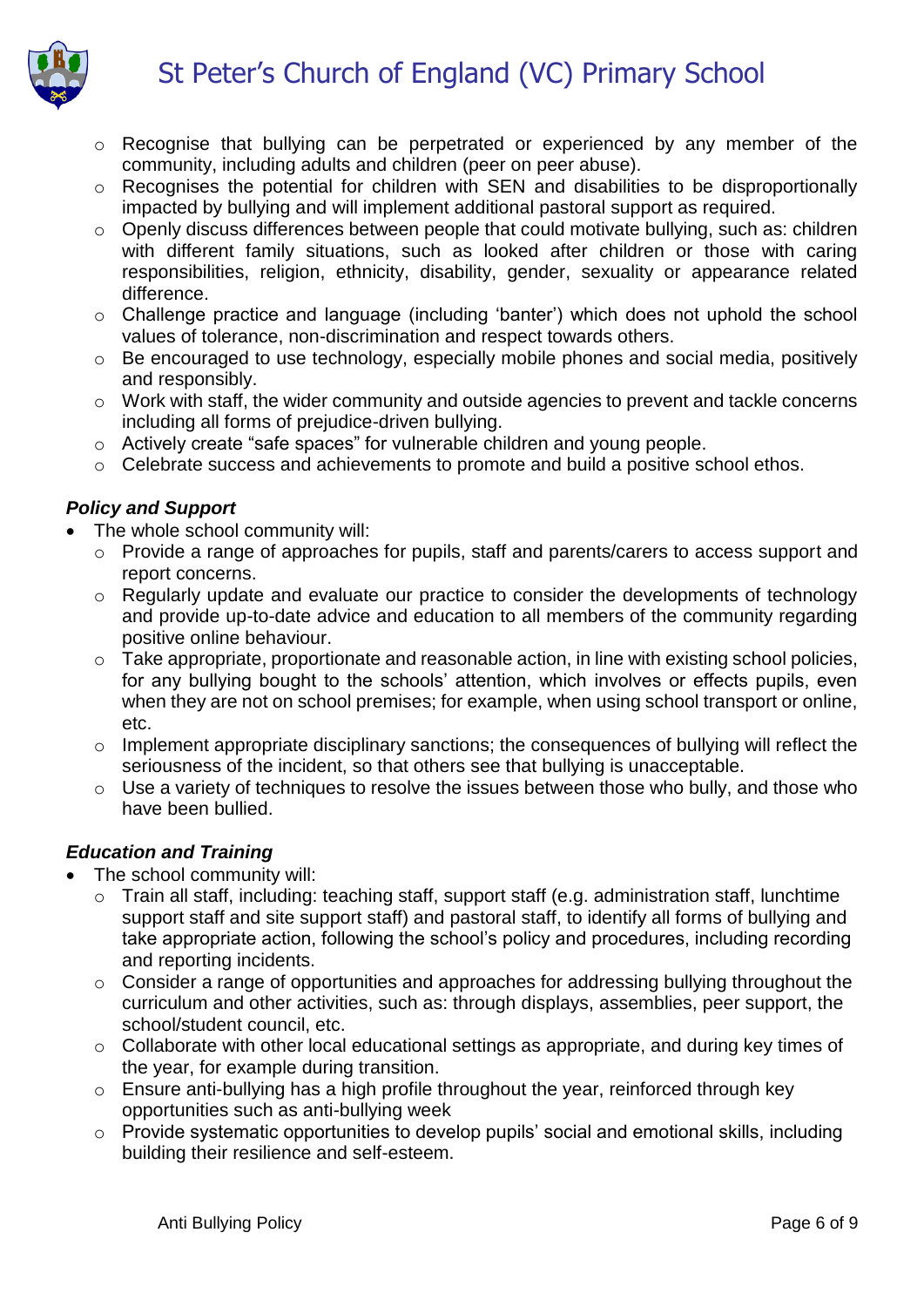# **10) Involvement of pupils**

- *We will:* 
	- o Regularly canvas children and young people's views on the extent and nature of bullying.
	- o Ensure that all pupils know how to express worries and anxieties about bullying.
	- o Ensure that all pupils are aware of the range of sanctions which may be applied against those engaging in bullying.
	- o Involve pupils in anti-bullying campaigns in schools and embedded messages in the wider school curriculum.
	- o Publicise the details of internal support, as well as external helplines and websites.
	- $\circ$  Offer support to pupils who have been bullied and to those who are bullying to address the problems they have.

# **11) Involvement and liaison with parents and carers**

- *We will:* 
	- o Make sure that key information about bullying (including policies and named points of contact) is available to parents/carers in a variety of formats, including via the school website
	- o Ensure all parents/carers know who to contact if they are worried about bullying and where to access independent advice.
	- o Work with all parents/carers and the local community to address issues beyond the school gates that give rise to bullying.
	- o Ensure all parents/carers know about our complaints procedure and how to use it effectively, to raise concerns in an appropriate manner.

# **12) Monitoring and review: putting policy into practice**

- The school will ensure that they regularly monitor and evaluate mechanisms to ensure that the policy is being consistently applied.
- Any issues identified will be incorporated into the school's action planning.
- The headteacher will be informed of bullying concerns, as appropriate.
- The named Governor for bullying will report on a regular basis to the governing body on incidents of bullying, including outcomes.

# **13) Useful links and supporting organisations**

- Anti-Bullying Alliance: [www.anti-bullyingalliance.org.uk](http://www.anti-bullyingalliance.org.uk/)
- Childline: [www.childline.org.uk](http://www.childline.org.uk/)
- Family Lives: [www.familylives.org.uk](http://www.familylives.org.uk/)
- Kidscape: [www.kidscape.org.uk](http://www.kidscape.org.uk/)
- MindEd: [www.minded.org.uk](http://www.minded.org.uk/)
- NSPCC: [www.nspcc.org.uk](http://www.nspcc.org.uk/)
- The BIG Award: www.bullvinginterventiongroup.co.uk/index.php
- PSHE Association: [www.pshe-association.org.uk](http://www.pshe-association.org.uk/)
- Restorative Justice Council: [www.restorativejustice.org.uk](http://www.restorativejustice.org.uk/)
- The Diana Award: [www.diana-award.org.uk](http://www.diana-award.org.uk/)
- Victim Support: [www.victimsupport.org.uk](http://www.victimsupport.org.uk/)
- Young Minds: [www.youngminds.org.uk](http://www.youngminds.org.uk/)
- Young Carers: [www.youngcarers.net](http://www.youngcarers.net/)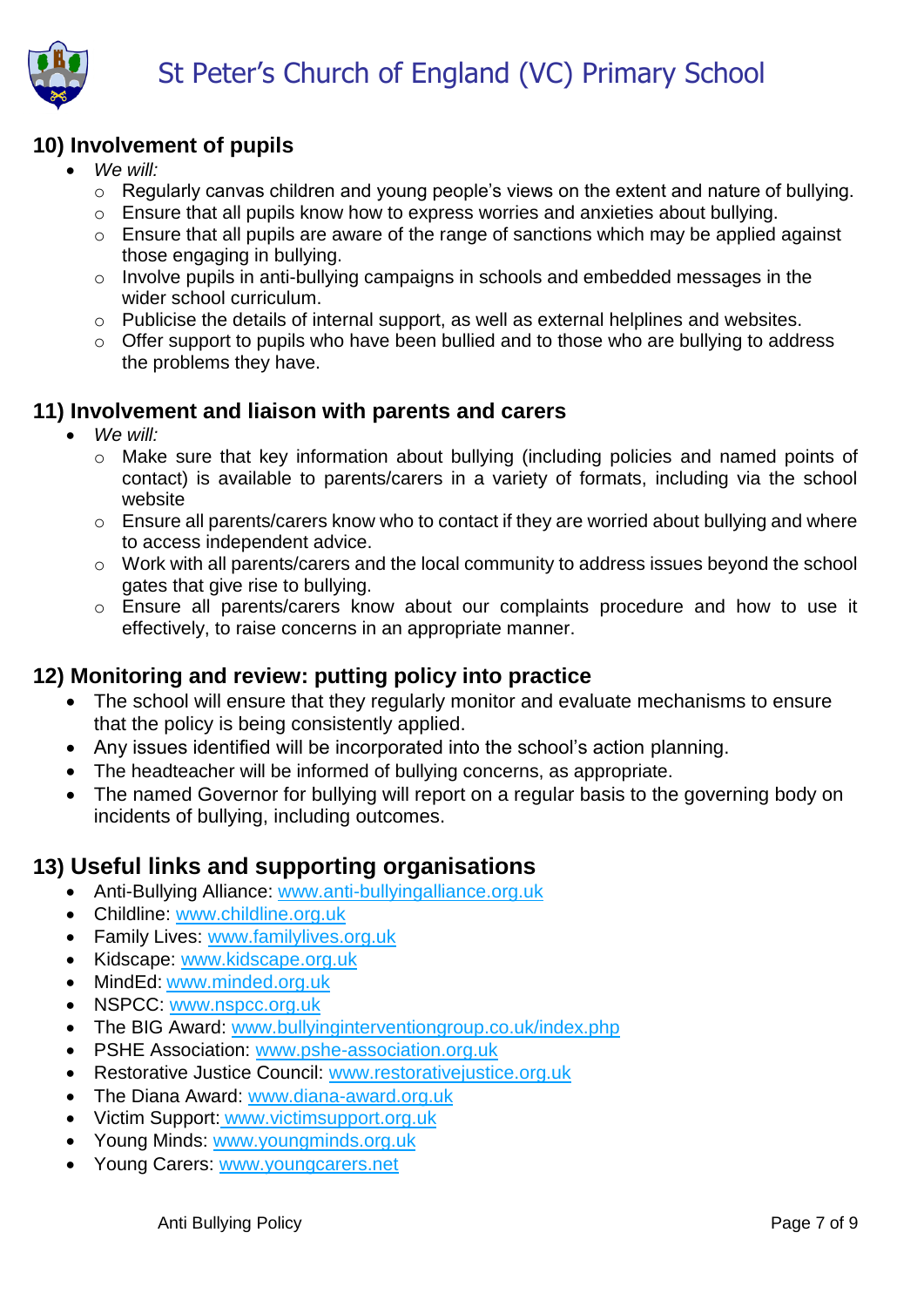

The Restorative Justice Council: [www.restorativejustice.org.uk/restorative-practice-schools](http://www.restorativejustice.org.uk/restorative-practice-schools)

# **SEND**

- Changing Faces: [www.changingfaces.org.uk](http://www.changingfaces.org.uk/)
- Mencap: [www.mencap.org.uk](http://www.mencap.org.uk/)
- Anti-Bullying Alliance Cyberbullying and children and young people with SEN and disabilities: www.cafamily.org.uk/media/750755/cyberbullying\_and\_send - module\_final.pdf
- DfE: SEND code of practice: [www.gov.uk/government/publications/send-code-of-practice-0](https://www.gov.uk/government/publications/send-code-of-practice-0-to-25) [to-25](https://www.gov.uk/government/publications/send-code-of-practice-0-to-25)

# **Cyberbullying**

- Childnet: [www.childnet.com](http://www.childnet.com/)
- Internet Watch Foundation: [www.iwf.org.uk](http://www.iwf.org.uk/)
- Think U Know: [www.thinkuknow.co.uk](http://www.thinkuknow.co.uk/)
- UK Safer Internet Centre: [www.saferinternet.org.uk](http://www.saferinternet.org.uk/)
- The UK Council for Child Internet Safety (UKCCIS) [www.gov.uk/government/groups/uk](http://www.gov.uk/government/groups/uk-council-for-child-internet-safety-ukccis)[council-for-child-internet-safety-ukccis](http://www.gov.uk/government/groups/uk-council-for-child-internet-safety-ukccis)
- DfE 'Cyberbullying: advice for headteachers and school staff': [www.gov.uk/government/publications/preventing-and-tackling-bullying](http://www.gov.uk/government/publications/preventing-and-tackling-bullying)
- DfE 'Advice for parents and carers on cyberbullying': [www.gov.uk/government/publications/preventing-and-tackling-bullying](http://www.gov.uk/government/publications/preventing-and-tackling-bullying)

## **Race, religion and nationality**

- Anne Frank Trust: [www.annefrank.org.uk](http://www.annefrank.org.uk/)
- Kick it Out: [www.kickitout.org](http://www.kickitout.org/)
- Report it: [www.report-it.org.uk](http://www.report-it.org.uk/)
- Stop Hate: [www.stophateuk.org](http://www.stophateuk.org/)
- Tell Mama[:www.tellmamauk.org](http://www.tellmamauk.org/)
- Educate against Hate: [www.educateagainsthate.com](http://www.educateagainsthate.com/)
- Show Racism the Red Card: [www.srtrc.org/educational](http://www.srtrc.org/educational)

# **LGBT**

- Barnardo's LGBT Hub: www.barnardos.org.uk/what\_we\_do/our\_work/lgbtg.htm
- Metro Charity: [www.metrocentreonline.org](http://www.metrocentreonline.org/)
- EACH: [www.eachaction.org.uk](http://www.eachaction.org.uk/)
- Proud Trust: [www.theproudtrust.org](http://www.theproudtrust.org/)
- Schools Out: [www.schools-out.org.uk](http://www.schools-out.org.uk/)
- Stonewall: [www.stonewall.org.uk](http://www.stonewall.org.uk/)

## **Sexual harassment and sexual bullying**

- **Ending Violence Against Women and Girls (EVAW)** [www.endviolenceagainstwomen.org.uk](http://www.endviolenceagainstwomen.org.uk/) o A Guide for Schools:
	- [www.endviolenceagainstwomen.org.uk/data/files/resources/71/EVAW-Coalition-](http://www.endviolenceagainstwomen.org.uk/data/files/resources/71/EVAW-Coalition-Schools-Guide.pdf)[Schools-Guide.pdf](http://www.endviolenceagainstwomen.org.uk/data/files/resources/71/EVAW-Coalition-Schools-Guide.pdf)
- Disrespect No Body: [www.gov.uk/government/publications/disrespect-nobody-campaign](http://www.gov.uk/government/publications/disrespect-nobody-campaign-posters)[posters](http://www.gov.uk/government/publications/disrespect-nobody-campaign-posters)